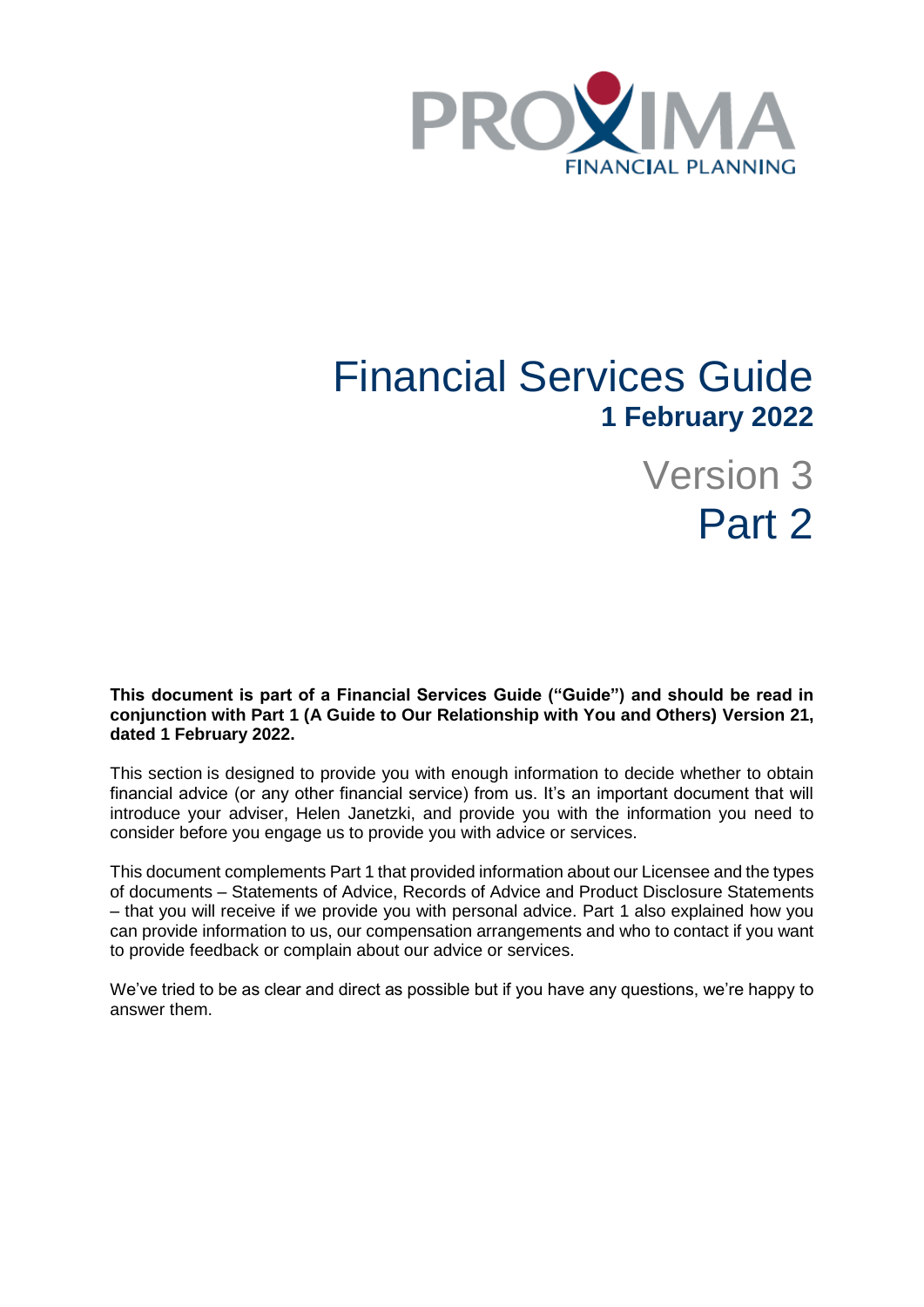

# Authorised Representative Profile

Your adviser is Helen Janetzki, an Authorised Representative of Paragem. Helen Janetzki's ASIC Authorised Representative number is 242550.

Helen Janetzki has spent over 10 years in financial services and has a Business Degree in Banking and Finance and a Diploma of Financial Planning. Helen Janetzki is a Certified Financial Planner (CFP ®) of the Financial Planning Association of Australia and a Fellow of the Financial Institute of Australasia.

The Financial Services we offer are provided by Proxima Financial Group Pty Ltd, ABN 69 108 042 708 trading as Proxima Financial Planning Corporate Authorised Representative No. 269744.

Helen Janetzki's employer is Proxima Financial Planning, which is a Corporate Authorised Representative (CAR no. 269744) of Paragem.

Proxima Financial Planning is located at Level 2, 135 Fullarton Road, Rose Park SA 5067

Helen Janetzki is authorised by Paragem to advise and deal in the following financial products:

- Deposit products (cash and Term Deposits)
- Debentures, stock and bonds issued by a government
- Life Insurance risk products
- Life Insurance investment products
- Managed Investment Schemes (Unit Trusts)
- Securities (shares)
- Superannuation
- Retirement Savings Accounts
- Self-Managed Superannuation Funds
- Standard Margin Lending Facility

Helen Janetzki is not authorised to recommend any strategy that involves an agricultural scheme investment, direct property, derivatives and unregistered managed investment schemes.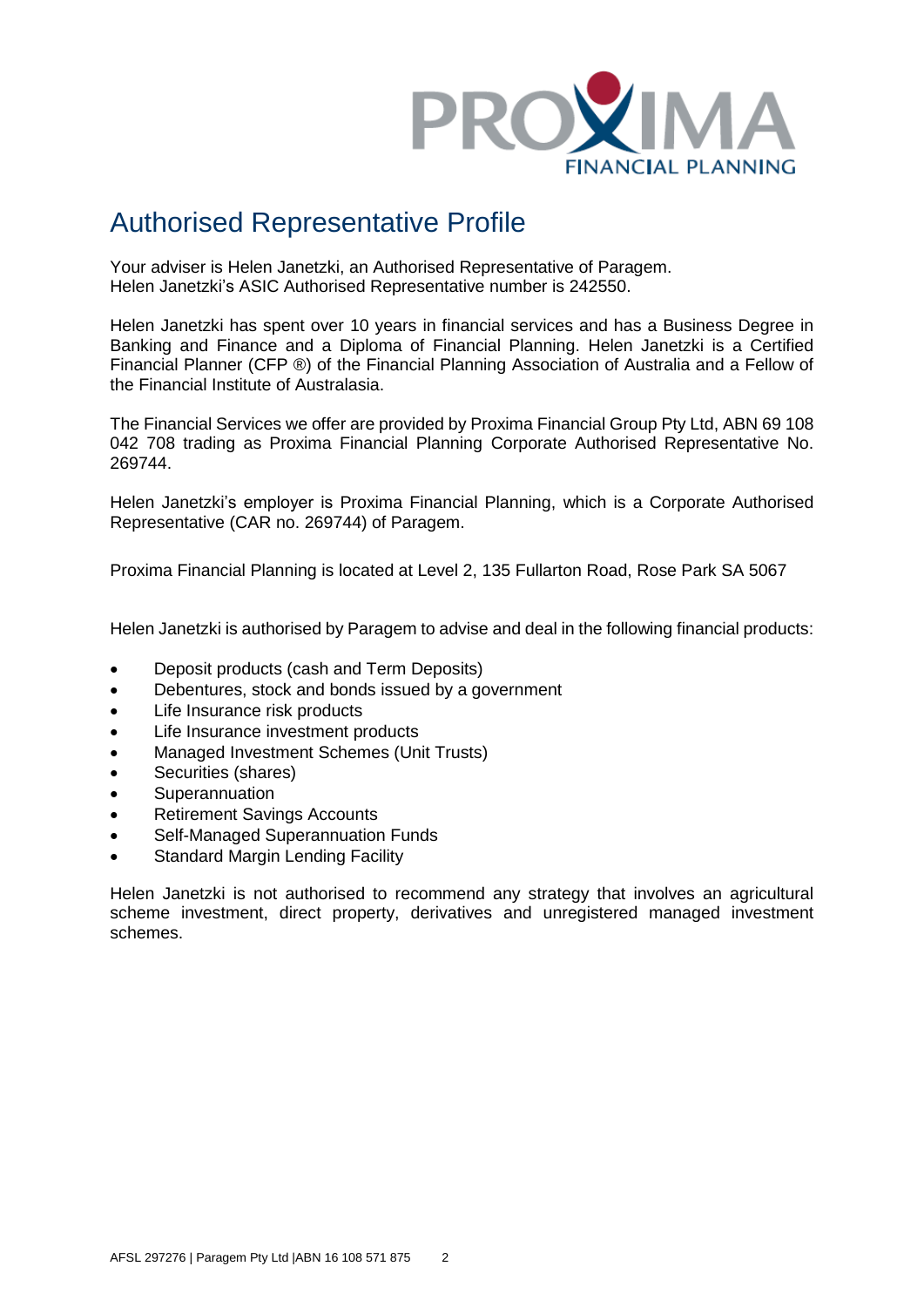

### Remuneration

Financial advice has value, but it also involves fees and charges. We are committed to transparency because we believe it's important that you're able to make an informed decision about our advice and its benefits. You may pay a fee for a service, and we may also receive commissions from product issuers, if you engage us to provide advice, implement our recommendations or act on your instructions. Rest assured that the relevant costs or fees will be discussed with you by your adviser before any services are provided.

Paragem will pay Proxima Financial Planning 100% of the fees and/or commissions detailed in this schedule. Paragem will charge Proxima Financial Planning for licensee services, which is not linked to client revenue.

Helen Janetzki is a director of Proxima Financial Planning and is remunerated by distributions from this company.

# Advice Fees

We are predominantly a Fee for Service organisation. There are set fees for each service that I provide to you, and these fees will be agreed upon and confirmed to you prior to any service being provided. Current fees and charges are detailed below and are GST inclusive:

### How we charge for our services

Fees are calculated based on the level of service needed and the complexity of the advice given, to provide value to you. All fees and commissions are inclusive of GST and the fees could be greater than those disclosed below in complex cases. In these instances, we will inform you of the exact fee payable promptly in writing.

| <b>Initial consultation</b>  | Complimentary (first hour)                                                                                                                                                                                                                                                                                           |
|------------------------------|----------------------------------------------------------------------------------------------------------------------------------------------------------------------------------------------------------------------------------------------------------------------------------------------------------------------|
| <b>Strategy Presentation</b> | Our fee is \$440 per hour and the overall cost to you is commensurate<br>with the level of complexity and nature of the advice we provide.                                                                                                                                                                           |
| <b>Advice preparation</b>    | Our fee is \$440 per hour and the overall cost to you is commensurate<br>with the level of complexity and nature of the advice we provide.                                                                                                                                                                           |
| Implementation               | Our fee is \$440 per hour and the overall cost to you is commensurate<br>with the level of complexity and nature of the advice we provide.                                                                                                                                                                           |
| Ongoing fee for advice       | If you elect to pay a fee for the ongoing review of your financial<br>planning strategy, the fee is based on the complexity of ongoing<br>advice and the services provided. The fee is charged as a percentage<br>of Funds Under Advice ranging from 0.55% to 1.2% per annum with a<br>minimum of \$3,300 per annum. |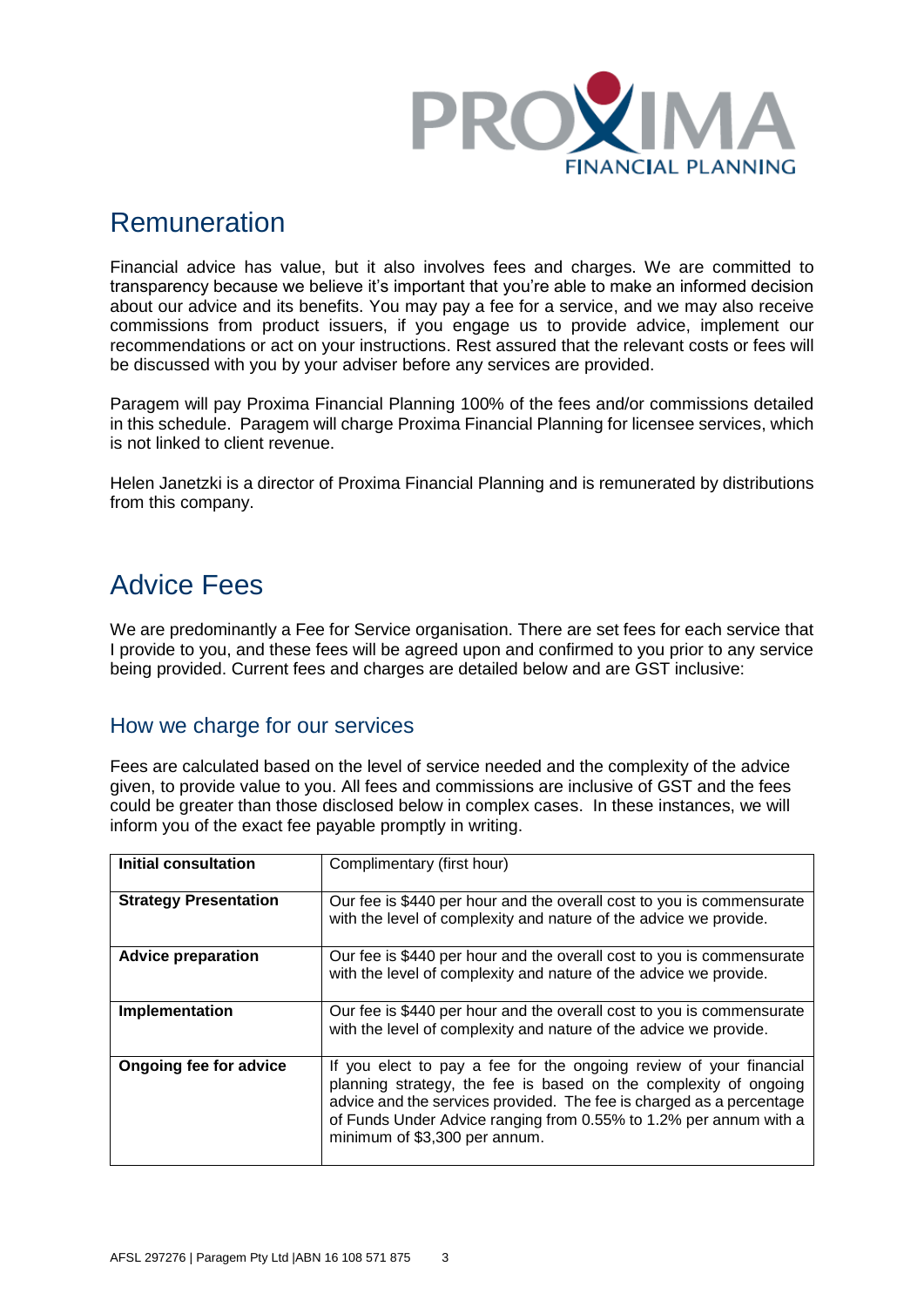

|                               | The ongoing advice fee will be based on the level of service needed<br>and the complexity of the advice. Complex advice requirements<br>include the use of trusts and ownership structures, overseas assets or<br>incomes, executive options or multiple investment entities. The<br>frequency of the review will also impact on the fee charged. |
|-------------------------------|---------------------------------------------------------------------------------------------------------------------------------------------------------------------------------------------------------------------------------------------------------------------------------------------------------------------------------------------------|
| Ad hoc advice                 | Where you do not wish to participate in an Ongoing Services<br>Agreement but require ongoing advice on an ad hoc basis, an hourly<br>fee of \$440 may apply.                                                                                                                                                                                      |
| <b>Execution only service</b> | Where we provide a financial service to facilitate buying or selling of a<br>specific financial product as instructed by you, a one-off minimum of<br>\$440 fee may apply                                                                                                                                                                         |

# **Commissions**

### Insurance Products

Commissions can be received for life insurance products with the exception of life insurance implemented after 1 July 2014 for a member in a default superannuation or a group life policy in a superannuation fund.

There will be a 100% clawback of commission where the life insurance policy is cancelled, not continued or the policy cost is reduced in the first year and 60% clawback of commission in the second year.

If you choose to pay fee for service, we can rebate to you part or all of the commission we would otherwise receive for insurance arrangements.

In the interests of transparency, please understand that I will receive an upfront commission from the product issuer if you decide to buy a life risk insurance product I recommend to you. Commissions, whether up-front or ongoing, are paid to us by the Insurer.

I will receive an upfront commission of between 0% and 66% of the first year's annual premium, and then an annual ongoing commission of between 0% and 22% of the annual premium.

For example, for an insurance product with an annual premium of \$2,000, where the issuer pays me an upfront commission of 66%, I will receive \$1,320. The issuer will pay me 22% of the annual premium as ongoing commission for as long as you hold the product. Assuming an annual premium of \$2,000, this equates to \$440 per year.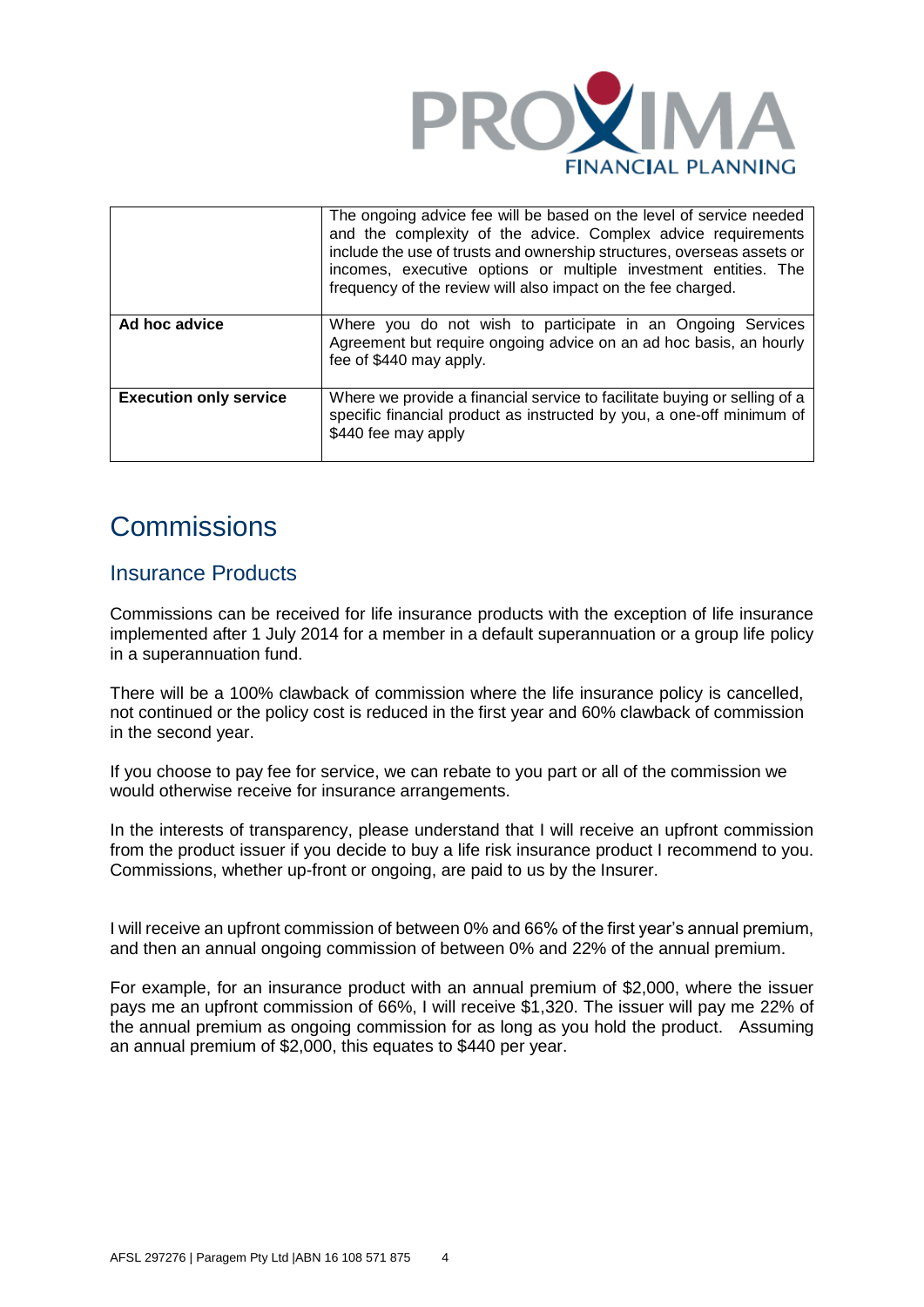

# Potential Conflicts of Interest

### **Ownership**

Paragem is a wholly owned subsidiary of Diverger Limited, an ASX listed company that provides services to financial advisers and accountants in the areas of licensing, training, education and client engagement. Diverger Limited has a material shareholder, HUB24 Limited, which offers a leading investment administration and reporting platform to the Australian marketplace.

Paragem was previously owned by HUB24 as such if you use the HUB24 platform, some of Paragem's employees and representatives (our advisers) may benefit financially by virtue of being shareholders in the company. This will be disclosed to you below and in the Statement of Advice if you wish to receive advice, where applicable.

We are obliged to always act in a client's best interests and will only recommend the use of the HUB24 platform if it is appropriate to do. We also continue to use other platforms to implement our investment advice and you are free to request your adviser use an alternative platform if you would prefer.

# Referral Payments

### Referrals from a third party

We have arrangements in place to pay a referral fee, commission, or other benefit to certain third parties when they refer new clients to us. Our current arrangements for referrals from a third party are set out in the table below and specific details of any benefit we provide in relation to our advice to you will be included in the advice documentation we provide to you.

| Name of referral partner        | Payment we provide for the<br>referral | <b>Example</b>                                                                                                                                                                                                                                                                                                                     |
|---------------------------------|----------------------------------------|------------------------------------------------------------------------------------------------------------------------------------------------------------------------------------------------------------------------------------------------------------------------------------------------------------------------------------|
| <b>Indigo Financial Pty Ltd</b> | 20% of upfront and ongoing<br>fees     | If you are referred by Indigo<br>Financial Pty Ltd and you utilise<br>our services they would receive<br>20% of any fees you pay to<br>Proxima Financial Planning. For<br>example if you paid \$4,000 for<br>initial advice Indigo Financial Pty<br>Ltd would receive \$800 for<br>referring you to Proxima Financial<br>Planning. |

#### **Table - Details of arrangements for referrals from a third party:**